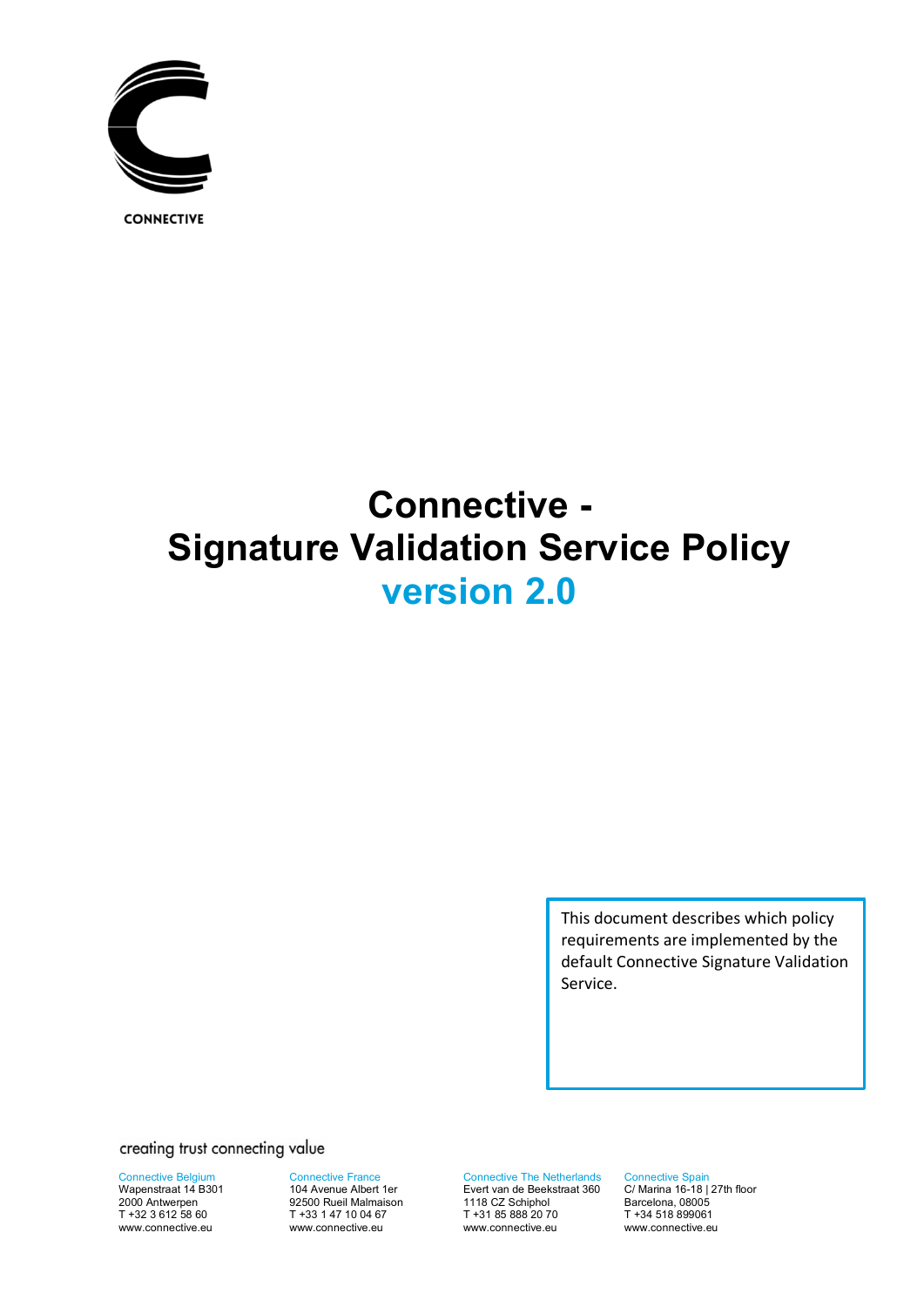

# <span id="page-1-0"></span>**Revisions**

| <b>Date</b> | Owner      | Topic \                        |
|-------------|------------|--------------------------------|
| 2018-12-12  | JVH.       | Initial version 0.1            |
| 2019-01-07  | FVE        | Finalizing the document        |
| 2021-04-02  | <b>FVE</b> | TSP board approved version 2.0 |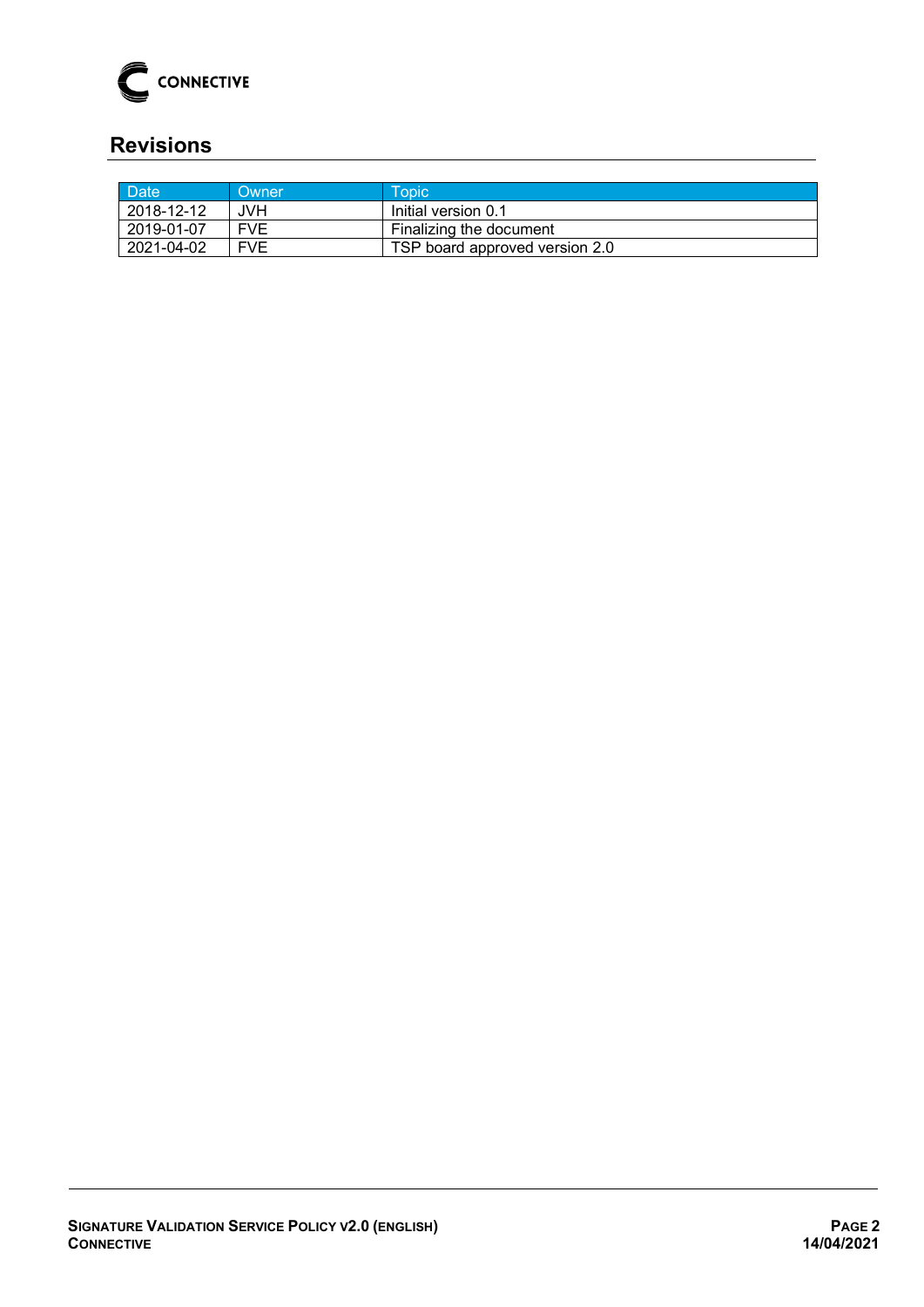

# <span id="page-2-0"></span>**Table of content**

| 1.     |                                                                                             |  |  |
|--------|---------------------------------------------------------------------------------------------|--|--|
| 1.1.   |                                                                                             |  |  |
| 1.2.   |                                                                                             |  |  |
| 1.2.1. |                                                                                             |  |  |
| 1.2.1. |                                                                                             |  |  |
| 1.2.2. |                                                                                             |  |  |
| 1.3.   |                                                                                             |  |  |
| 1.3.1. |                                                                                             |  |  |
| 1.3.2. |                                                                                             |  |  |
| 1.3.3. |                                                                                             |  |  |
| 1.3.4. |                                                                                             |  |  |
| 1.4.   |                                                                                             |  |  |
| 1.4.1. |                                                                                             |  |  |
| 1.4.2. |                                                                                             |  |  |
| 1.4.3. |                                                                                             |  |  |
| 1.5.   |                                                                                             |  |  |
| 1.5.1. |                                                                                             |  |  |
| 1.5.2. |                                                                                             |  |  |
|        |                                                                                             |  |  |
| 2.     |                                                                                             |  |  |
| 3.     |                                                                                             |  |  |
| 3.1.   | BSPs mainly related to the concerned application / business process  11                     |  |  |
| 3.1.1. |                                                                                             |  |  |
| 3.1.2. |                                                                                             |  |  |
| 3.1.3. |                                                                                             |  |  |
| 3.1.4. |                                                                                             |  |  |
| 3.1.5. | BSP (e): Allocation of responsibility for signature validation and augmentation 12          |  |  |
| 3.2.   | BSPs mainly influenced by the legal / regulatory provisions associated to the concerned     |  |  |
|        |                                                                                             |  |  |
| 3.2.1. |                                                                                             |  |  |
| 3.2.2. |                                                                                             |  |  |
| 3.2.3. |                                                                                             |  |  |
| 3.2.4. |                                                                                             |  |  |
| 3.2.5. |                                                                                             |  |  |
| 3.3.   | BSPs mainly related to the actors involved in creating / augmenting / validating signatures |  |  |
|        | 13                                                                                          |  |  |
| 3.3.1. |                                                                                             |  |  |
| 3.3.2. | BSP (m): Level of assurance required for the authentication of the signer  13               |  |  |
| 3.3.3. |                                                                                             |  |  |
| 3.4.   |                                                                                             |  |  |
| 3.4.1. |                                                                                             |  |  |
| 3.4.2. |                                                                                             |  |  |
| 3.4.3. |                                                                                             |  |  |
| 4.     | Requirements / statements on technical mechanisms and standards implementation  15          |  |  |
| 4.1.   |                                                                                             |  |  |
| 4.1.1. |                                                                                             |  |  |
| 4.1.2. |                                                                                             |  |  |
| 4.2.   | Input and output constraints for signature creation, augmentation and validation procedures |  |  |
|        | 17                                                                                          |  |  |
| 4.2.1. | Input constraints to be used when generating, augmenting and / or validating signatures     |  |  |
|        |                                                                                             |  |  |
| 4.2.2. | Output constraints to be used when validating signatures in the context of the identified   |  |  |
|        |                                                                                             |  |  |
| 4.2.3. | Output constraints to be used for generating / augmenting signatures in the context of      |  |  |
|        |                                                                                             |  |  |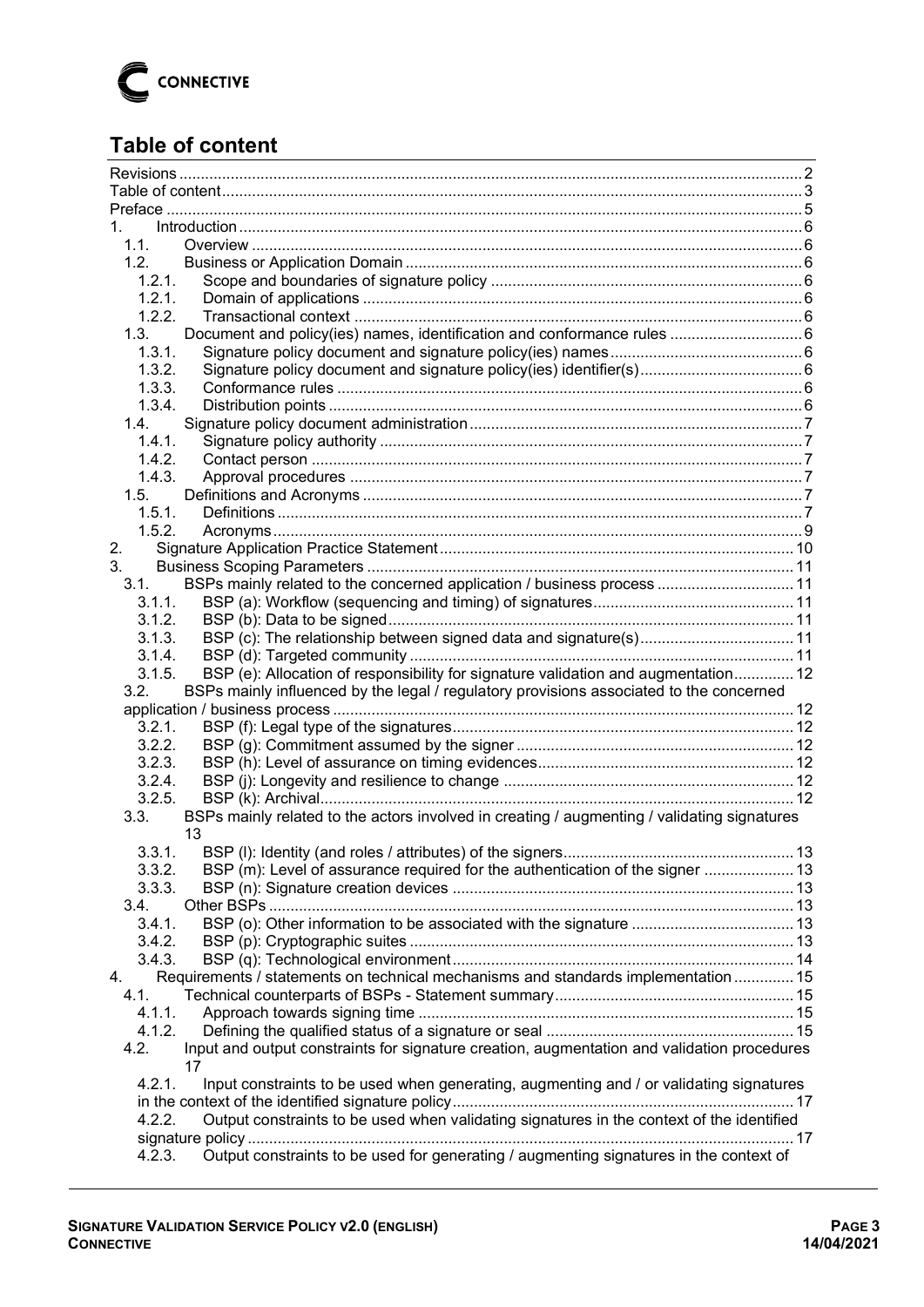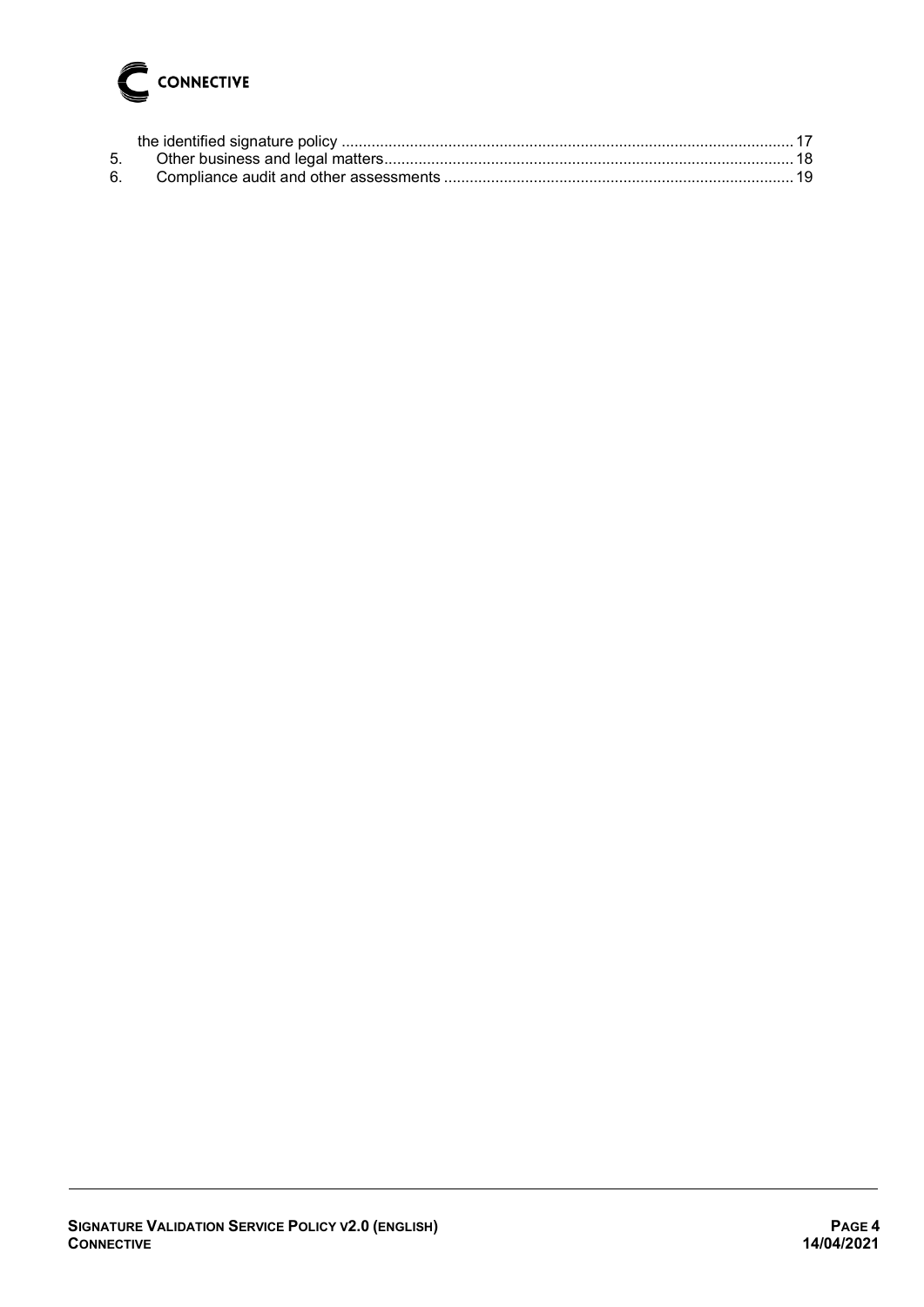

## <span id="page-4-0"></span>**Preface**

This document describes the requirements that are being followed for the default Connective Signature Validation Service.

This document is structured as described by 'Electronic Signatures and Infrastructures (ESI); Signature Policies; Part 1: Building blocks and table of contents for human readable signature policy documents' (ETSI TS 119 172-1 V1.1.1).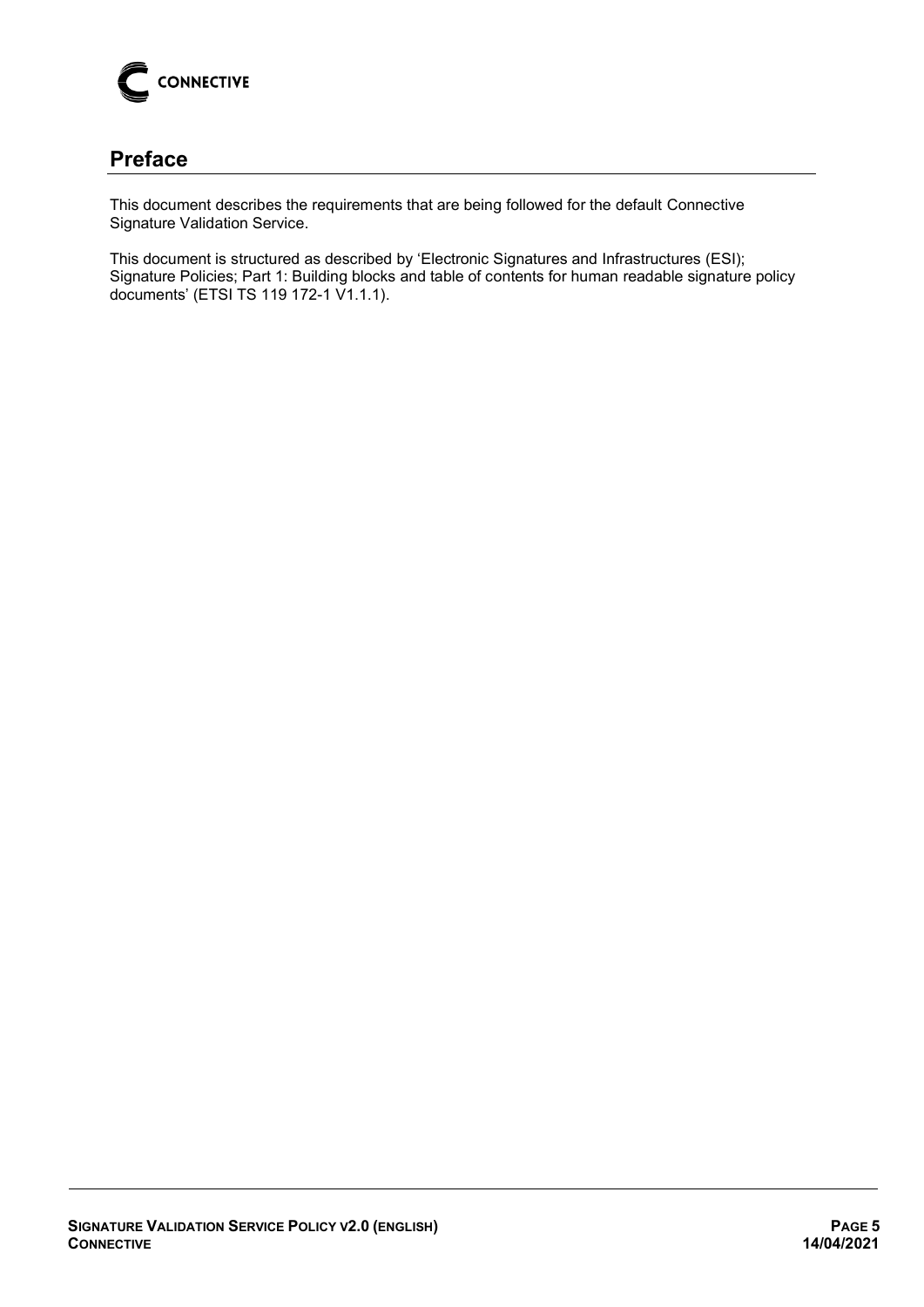

# <span id="page-5-0"></span>**1. Introduction**

## <span id="page-5-1"></span>*1.1. Overview*

This service receives signed data and signatures from the Driving Application (DA) from a service provider via an Application Programming Interface (API) and performs signature validation on the received signatures.

## <span id="page-5-3"></span><span id="page-5-2"></span>*1.2. Business or Application Domain*

#### **1.2.1. Scope and boundaries of signature policy**

This signature validation service does not pose any limitations on the scope and boundaries in which the signature validation service policy(ies) is(are) suitable for use.

#### <span id="page-5-4"></span>**1.2.1. Domain of applications**

This signature validation service policy does not pose any limitation on the business (application) domain in which the signature is created.

#### <span id="page-5-5"></span>**1.2.2. Transactional context**

This signature validation service policy does not pose any limitation on the transactional context in which the signature is created. See also clause [3.1.](#page-10-1)

#### <span id="page-5-7"></span><span id="page-5-6"></span>*1.3. Document and policy(ies) names, identification and conformance rules*

#### **1.3.1. Signature policy document and signature policy(ies) names**

<span id="page-5-8"></span>Signature validation policy name: Connective - Signature Validation Service Policy

#### **1.3.2. Signature policy document and signature policy(ies) identifier(s)**

Unique identifier: 1.2.528.56.1004.4.2 (OID)

OID hierarchy :

{

```
 iso(1) 
         member-body(2) 
         nl(528) 
         belgium-organization(56) 
         connective(1004) 
         tsp-domain(4) 
connective-signature-validation-service-policy(2)
}
```
#### <span id="page-5-9"></span>**1.3.3. Conformance rules**

This document is structured as described by 'Electronic Signatures and Infrastructures (ESI); Signature Policies; Part 1: Building blocks and table of contents for human readable signature policy documents' (ETSI TS 119 172-1 V1.1.1).

#### <span id="page-5-10"></span>**1.3.4. Distribution points**

The latest version of this policy will always be present at: <https://connective.eu/about/trust-center/compliance/>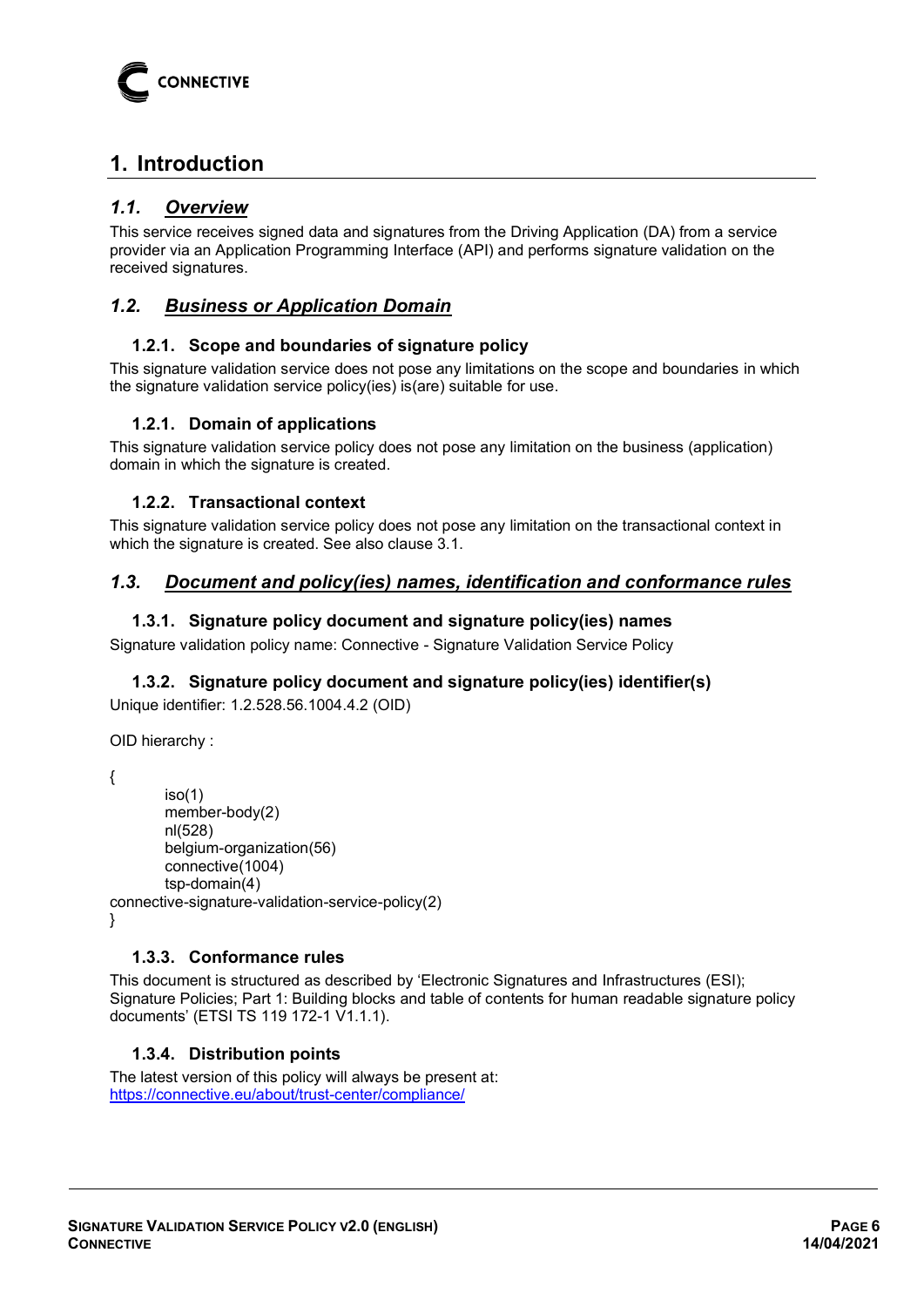

Older version of this policy will be present on<https://connective.eu/about/trust-center/compliance/>

At this moment no machine processable formats are available for the signature policy related to this signature validation service policy.

#### <span id="page-6-1"></span><span id="page-6-0"></span>*1.4. Signature policy document administration*

#### **1.4.1. Signature policy authority**

The Connective TSP Board is the authority that is responsible for the signature validation service policy document and the signature validation policy(ies) it covers. The Connective TSP Board is part of Connective NV (registered under number 0467.046.486 in Belgium).

The Connective TSP Board can be contacted via the contact form on the Connective website at <https://connective.eu/contact/> or via e-mail at [tsp-board@connective.eu](mailto:tsp-board@connective.eu) or via postal mail at Connective TSP Board; Connective NV; Wapenstraat 14 bus 301, 2000 Antwerp.

Connective TSP policy documents, amongst which the current Connective Signature Validation Service Policy, are signed by the CEO of Connective (Nicolas Metivier) in order to provide proof of origin and integrity.

#### <span id="page-6-2"></span>**1.4.2. Contact person**

Questions about this signature validation service policy should be addressed to the president of the Connective TSP Board.

This can be done via the contact form on the Connective website at<https://connective.eu/contact/>or via e-mail at [tsp-board@connective.eu](mailto:tsp-board@connective.eu) or via postal mail at Connective TSP Board; Connective NV; Wapenstraat 14 bus 301, 2000 Antwerp.

#### <span id="page-6-3"></span>**1.4.3. Approval procedures**

The approval procedures for this signature validation service policy consists of a formal approval by the members of the Connective TSP Board during a meeting or via an e-mail procedure.

#### <span id="page-6-5"></span><span id="page-6-4"></span>*1.5. Definitions and Acronyms*

#### **1.5.1. Definitions**

**(signature) commitment type:** signer-accepted indication of the exact implication of a digital signature

**driving application:** application that uses a signature creation system to create a signature or a signature validation application in order to validate digital signatures or a signature augmentation application to augment digital signatures

**eIDAS regulation:** Regulation (eu) no 910/2014 of the European parliament and of the council of 23 July 2014 on electronic identification and trust services for electronic transactions in the internal market and repealing Directive 1999/93/EC

**connective qualified signature validation service:** the qualified signature validation service offered by Connective

**qualified validation service for qualified electronic signatures:** as specified in Regulation (EU) No 910/2014 [i.1], Article 33

**relying party:** natural or legal person that relies upon the signature validation service

**service provider:** a vendor that provides IT solutions and / or services to end users and organizations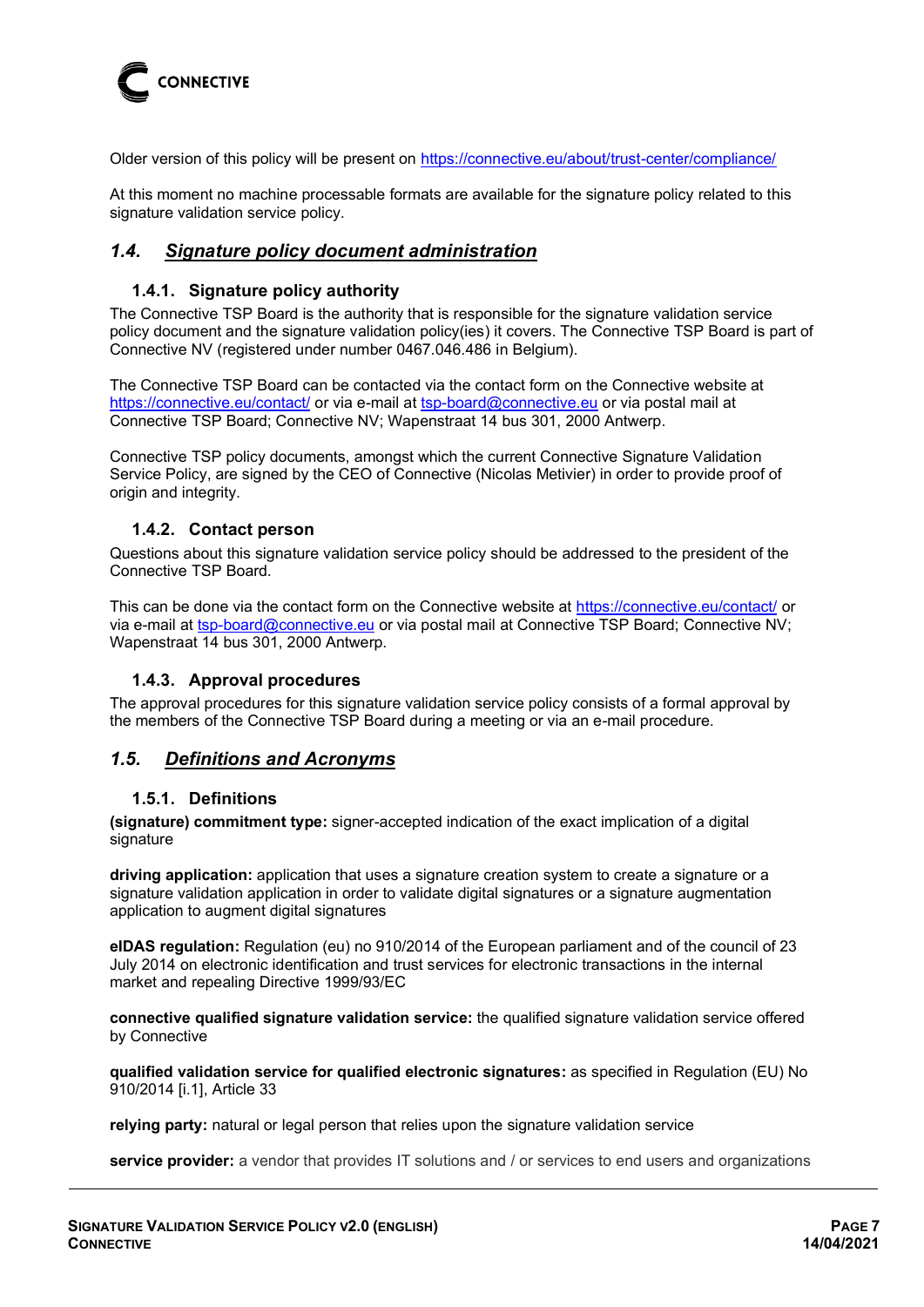# **CONNECTIVE**

**shall:** is to, is required to, it is required that, has to, only ... is permitted, it is necessary

**signature applicability rules:** set of rules, applicable to one or more digital signatures, that defines the requirements for determination of whether a signature is fit for a particular business or legal purpose

**signature augmentation:** process of incorporating to a digital signature information aiming to maintain the validity of that signature over the long term

**signature creation device:** configured software or hardware used to implement the signature creation data and to create a digital signature value

**signature validation application:** application that validates a signature against a signature validation policy, consisting of a set of validation constraints and that outputs a status indication (i.e. the signature validation status) and a signature validation report

**signature validation policy:** list of constraints processed by the signature validation application

**signature validation report:** comprehensive report of the validation provided by the signature validation application to the driving application and allowing the driving application to inspect details of the decisions made during validation and investigate the detailed causes for the status indication provided by the signature validation application

**signature validation service policy:** set of rules indicating the applicability of a signature validation service to a particular community and / or class of application with common security requirements

**signature validation status:** TOTAL-PASSED, TOTAL-FAILED or INDETERMINATE

**signature validation:** process of verifying and confirming that a digital signature is technically valid

**signature validation service:** system accessible via a communication network, that validates a digital signature

**signature verification:** process of checking the cryptographic value of a signature using signature verification data

**signer:** entity being the creator of a digital signature

**subscriber:** legal or natural person bound by agreement with Connective to any subscriber obligations. In the Connective ecosystem, subscribers consist as well from customers (service providers) that have signed a contract with Connective as end-users who only have accepted the terms and conditions of the services they are using

**trust service practice statement:** statement of the practices that a trust service provider employs in providing a trust service

**validation of qualified electronic signature:** validation as specified in Regulation (EU) No 910/2014 [i.1], Article 32

**validation of qualified electronic seals:** validation as specified in Regulation (EU) No 910/2014 [i.1], Article 40

**validation:** process of verifying and confirming that a certificate or a digital signature is valid

**verifier:** entity that wants to validate or verify a digital signature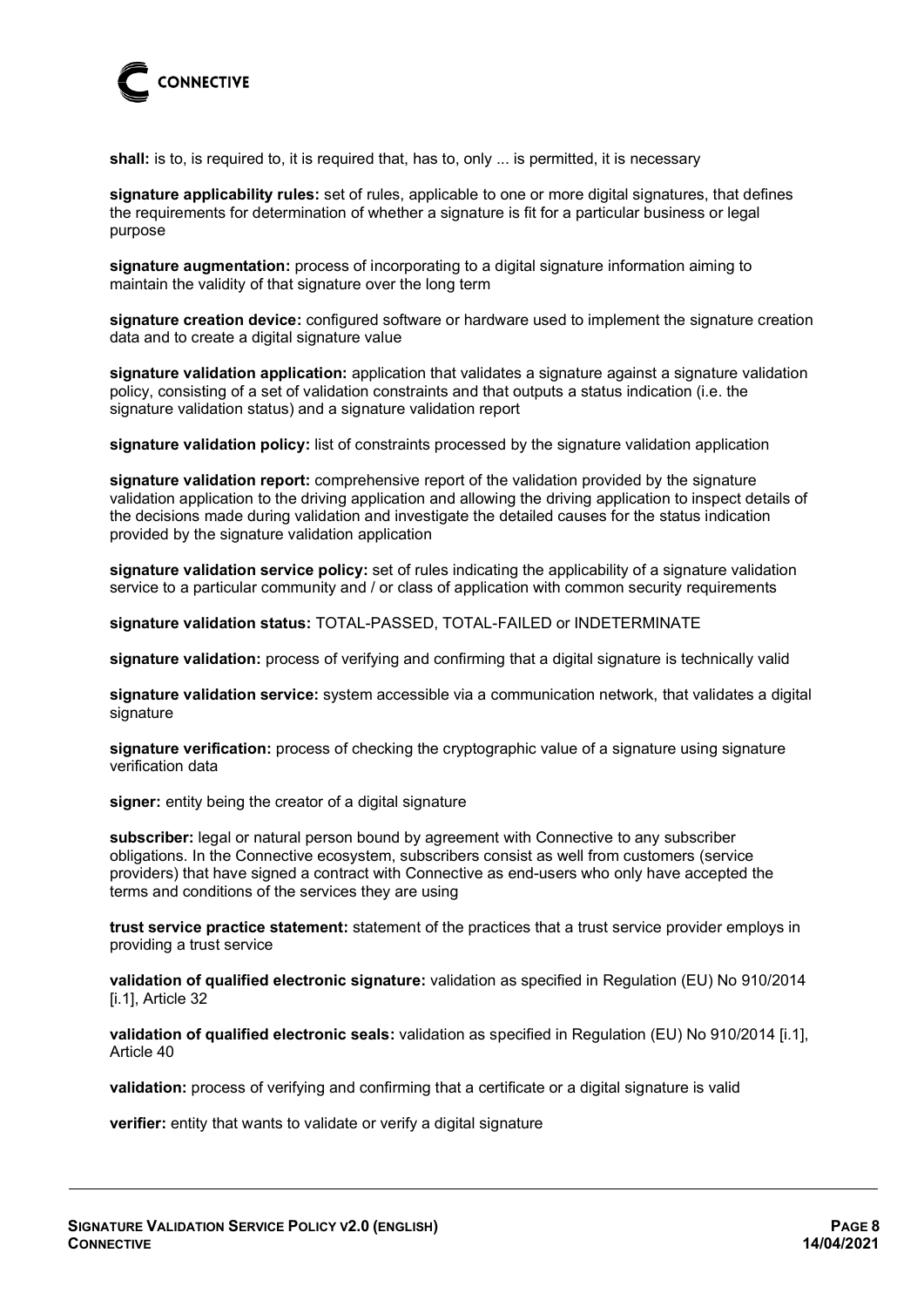

### <span id="page-8-0"></span>**1.5.2. Acronyms**

| Acronym      | Acronym for                                                        |
|--------------|--------------------------------------------------------------------|
| <b>AdES</b>  | Advanced Electronic Signature                                      |
| AdES/QC      | Advanced Electronic Signature created with a Qualified Certificate |
| <b>ASiC</b>  | <b>Associated Signature Containers</b>                             |
| <b>BSP</b>   | <b>Business Scoping Parameter</b>                                  |
| CA.          | <b>Certificate Authority</b>                                       |
| <b>CAdES</b> | Cryptographic Message Syntax Advanced Electronic Signature         |
| DA.          | <b>Driving Application</b>                                         |
| <b>ESI</b>   | Electronic Signatures and Infrastructures                          |
| <b>OCSP</b>  | Online Certificate Status Protocol                                 |
| <b>OID</b>   | Object Identifier                                                  |
| <b>PAdES</b> | Portable Document Format Advanced Electronic Signature             |
| <b>PKI</b>   | Public Key Infrastructure                                          |
| <b>QES</b>   | <b>Qualified Electronic Signature</b>                              |
| QTSP         | <b>Qualified Trust Service Provider</b>                            |
| QSCD         | <b>Qualified Signature Creation Device</b>                         |
| <b>SCA</b>   | <b>Signature Creation Application</b>                              |
| <b>SD</b>    | <b>Signed Document</b>                                             |
| <b>SDO</b>   | <b>Signed Data Object</b>                                          |
| <b>SSCD</b>  | <b>Secure Signature Creation Device</b>                            |
| <b>SVA</b>   | <b>Signature Validation Application</b>                            |
| <b>SVR</b>   | <b>Signature Validation Report</b>                                 |
| <b>SVS</b>   | <b>Signature Validation Service</b>                                |
| <b>TSP</b>   | <b>Trust Service Provider</b>                                      |
| <b>XAdES</b> | <b>XML Advanced Electronic Signature</b>                           |
| <b>XML</b>   | eXtensible Markup Language                                         |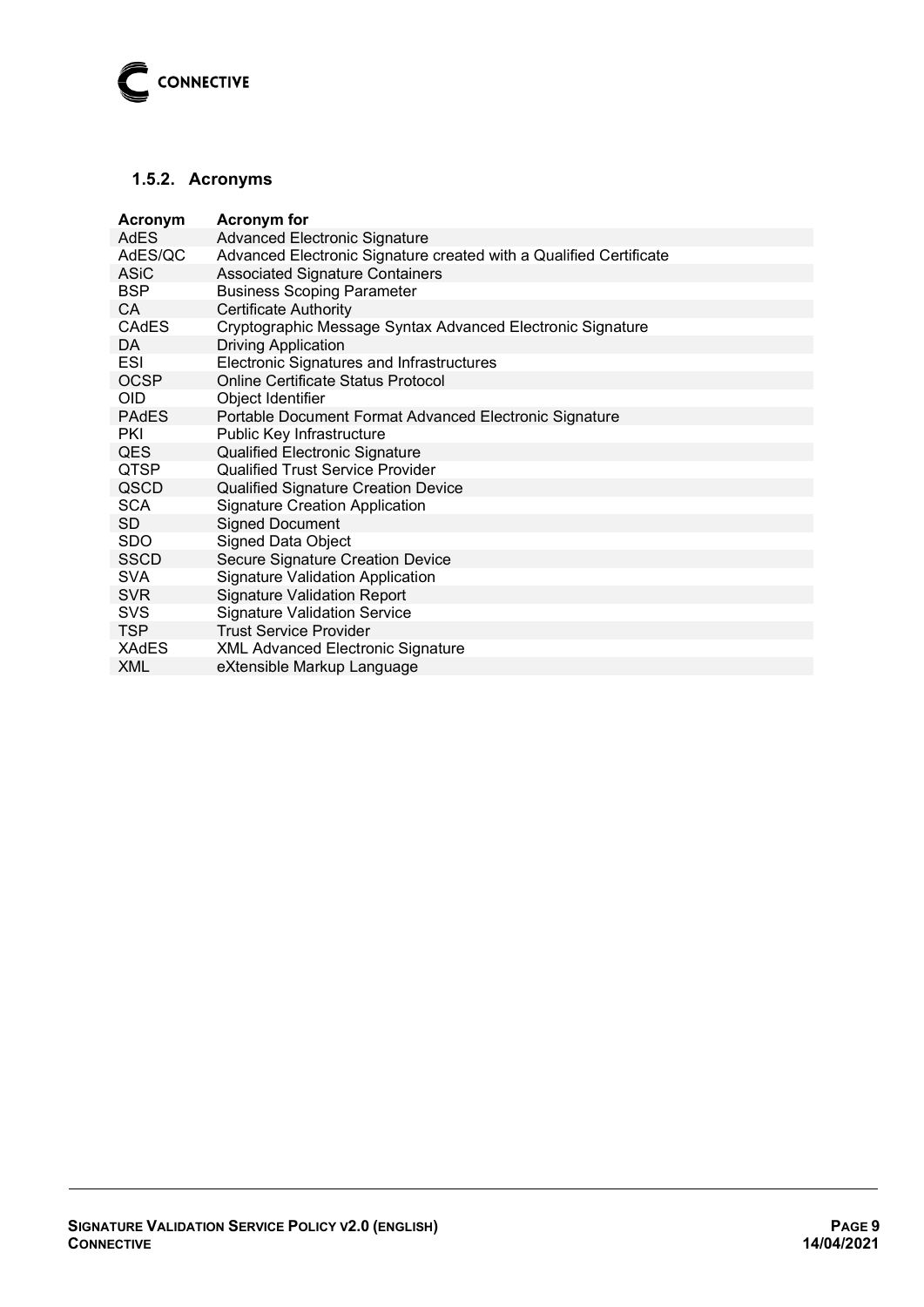

# <span id="page-9-0"></span>**2. Signature Application Practice Statement**

Please refer to the document 'Connective – Signature Validation Service Practice Statement' with OID 1.2.528.56.1004.4.1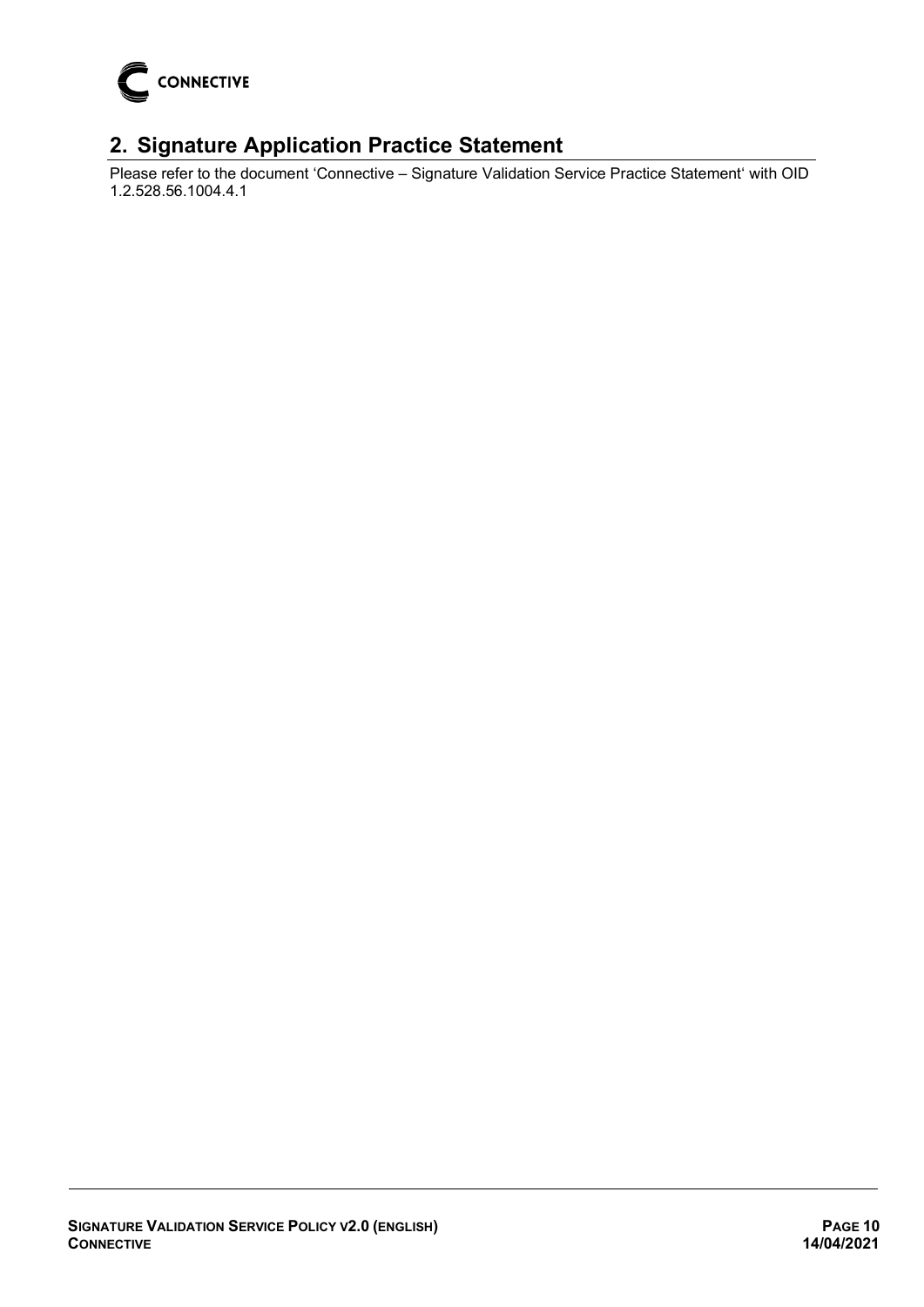## <span id="page-10-0"></span>**3. Business Scoping Parameters**

#### <span id="page-10-2"></span><span id="page-10-1"></span>*3.1. BSPs mainly related to the concerned application / business process*

#### **3.1.1. BSP (a): Workflow (sequencing and timing) of signatures**

The SVA will treat every uploaded SD as a single unit of work. No workflow mechanism (for serial / parallel processing) is supported.

A single SD can however contain multiple signatures. This will then result in a single SVR containing all results of every single signature.

Hereunder you can find a simplified validation process and the impacted actors:



The SVA will perform the validation according to the validation algorithm defined in ESI - Procedures for Creation and Validation of AdES Digital Signatures (ETSI EN 319 102-1 V1.1.1).

Next is an indication of the supported signature sequencing possibilities per signature format:

| <b>Signature Format</b> | <b>Parallel</b> | <b>Serial</b> | Counter | <b>Combination</b> |
|-------------------------|-----------------|---------------|---------|--------------------|
| <b>CAdES</b>            |                 |               | ا⊽      |                    |
| <b>PAdES</b>            | ⊠               |               | ⊠       | 図                  |
| <b>XAdES</b>            |                 |               | ⊠       |                    |
| ASiC                    |                 |               | ⊽       |                    |

#### <span id="page-10-3"></span>**3.1.2. BSP (b): Data to be signed**

| <b>Signature Format</b> | <b>Supported ETSI standards</b> | <b>Version</b> |
|-------------------------|---------------------------------|----------------|
| <b>CAdES</b>            | <b>ETSI TS 103 173</b>          | V2.1.1         |
|                         | ETSI EN 319 122-1               | V1.1.1         |
| <b>PAdES</b>            | <b>ETSI TS 103 172</b>          | V2.1.1         |
|                         | ETSI EN 319 142-1               | v1.1.1         |
| XAdES                   | <b>ETSI TS 103 171</b>          | V2.1.1         |
|                         | ETSI EN 319 132-1               | V1.1.1         |
| ASiC                    | <b>ETSI TS 103 174</b>          | V2.1.1         |
|                         | ETSI EN 319 162-1               | V1.1.1         |

#### <span id="page-10-4"></span>**3.1.3. BSP (c): The relationship between signed data and signature(s)**

Levels of signatures as defined in ETSI standards on signature formats address incremental (augmenting) requirements to maintain the validity of the signatures over the long term, in a way that a certain level always addresses all the requirements addressed at levels that are below it.

Based on this augmented data, the level of signature will be determined and will be indicated in the SVR.

#### <span id="page-10-5"></span>**3.1.4. BSP (d): Targeted community**

No specific validation policy rules per community are in place. Every registered subscriber of the SVS will use the same validation policy rules.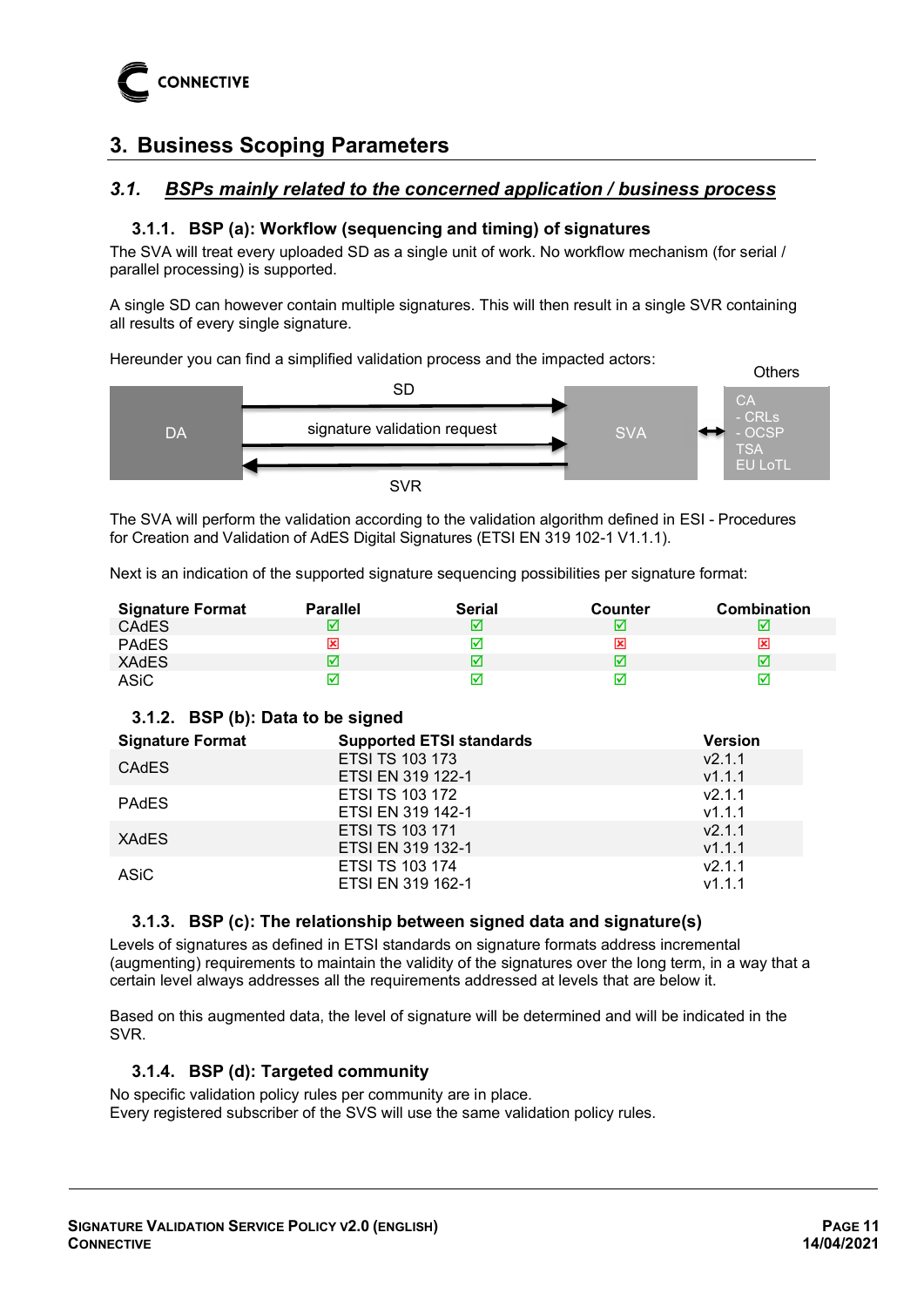

#### <span id="page-11-0"></span>**3.1.5. BSP (e): Allocation of responsibility for signature validation and augmentation**

This signature validation service policy is not limited to a certain application or business process. The DA is responsible for all business aspects. This validation service policy does not impose the validation of any signature applicability rules. If the application or business process needs the verification of signature applicability rules, it is the responsibility of the service provider that operates the DA to perform such verification.

In case there are multiple signatures on the signed data, the SVA shall include a validation result about each signature it was able to detect in the SVR. However, the SVA is not necessarily able to detect all types of electronic signatures (e.g. it cannot detect non-advanced electronic signatures). As such, it is the responsibility of the service provider to verify whether all signatures that are supposed to be present on the signed data are indeed covered by the SVR.

The validation report will indicate, per signature, the signature validation status: TOTAL-PASSED, INDETERMINATE, TOTAL-FAILED.

This signature validation service policy does not foresee signatures to be augmented during or after the validation process. Signature augmentation, preservation and archival are the responsibility of the service provider.

#### <span id="page-11-1"></span>*3.2. BSPs mainly influenced by the legal / regulatory provisions associated to the concerned application / business process*

#### <span id="page-11-2"></span>**3.2.1. BSP (f): Legal type of the signatures**

The SVR shall specify whether the validated signature concerns:

- a qualified electronic signature (QESig) *or*
- an advanced electronic signature supported by a qualified certificate (AdESig-QC) *or*
- an advanced electronic signature (AdESig) *or*
- a qualified electronic seal (QESeal) *or*
- an advanced electronic seal supported by a qualified certificate(AdESeal-QC) *or*
- an advanced electronic seal (AdESeal)

If the SVA could not determine the type of signature, 'Not applicable' (N/A) will be returned. The SVR will in that case also elaborate on why it could not determine the type of signature.

#### <span id="page-11-3"></span>**3.2.2. BSP (g): Commitment assumed by the signer**

In case a commitment type is indicated in the signature, the SVR will mention this commitment.

All commitment types, as defined in TS 101 733 - V2.2.1 - Electronic Signatures and Infrastructures (ESI); CMS Advanced Electronic Signatures (CAdES) (Clause 5.11.1), are supported.

#### <span id="page-11-4"></span>**3.2.3. BSP (h): Level of assurance on timing evidences**

The SVR will indicate whether timestamps were used to determine the best signature time. It will however not differentiate between qualified and non-qualified timestamps.

<span id="page-11-5"></span>See section [0](#page-14-4) for more information on the approach towards signing time.

#### **3.2.4. BSP (j): Longevity and resilience to change**

The SVR does not give any indication on the expected longevity and resilience to change of the signature.

#### <span id="page-11-6"></span>**3.2.5. BSP (k): Archival**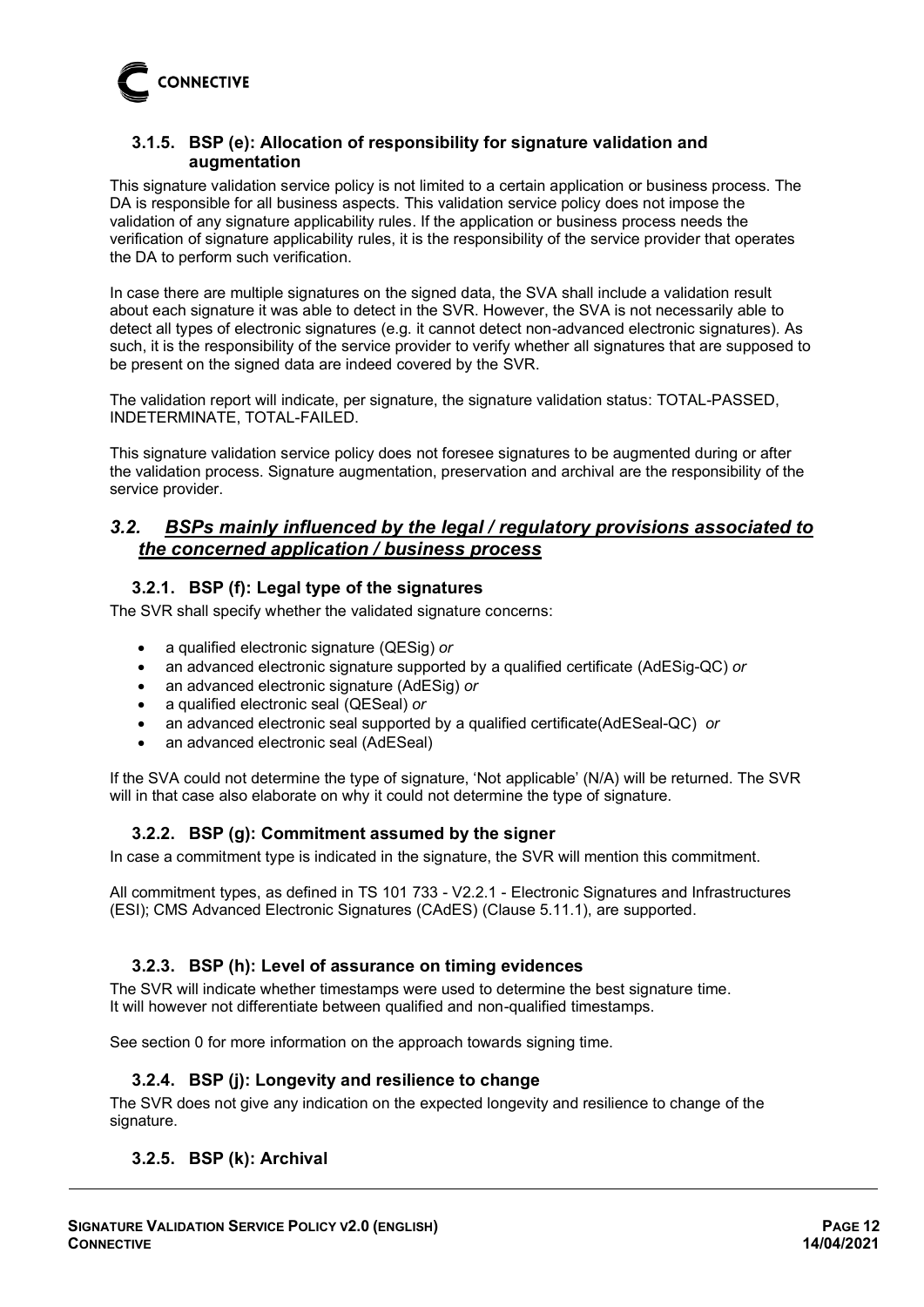

<span id="page-12-0"></span>It is the responsibility of the service provider to archive the SVR if needed.

#### *3.3. BSPs mainly related to the actors involved in creating / augmenting / validating signatures*

#### <span id="page-12-1"></span>**3.3.1. BSP (l): Identity (and roles / attributes) of the signers**

<span id="page-12-2"></span>In case a signer role / attribute is indicated in the signature, the SVR will mention this role / attribute.

#### **3.3.2. BSP (m): Level of assurance required for the authentication of the signer**

The SVR will not give an indication on the level of assurance for the identity of the signer. But of course, due to the indication on the level (qualified or not) of the signer's certificate, the relying party has an indication about this via that parameter.

#### <span id="page-12-3"></span>**3.3.3. BSP (n): Signature creation devices**

The SVR only gives indications about the signing creation devices if the signature contains a Qualified Electronic Signature (in that case the private key was protected by a QSCD ).

#### <span id="page-12-4"></span>*3.4. Other BSPs*

#### <span id="page-12-5"></span>**3.4.1. BSP (o): Other information to be associated with the signature**

If applicable, the following information will be taken up in the SVR:

- ContentType
- ContentIdentifier
- **ContentHints**
- SignatureProductionPlace
- **SignaturePolicy**
- Pseudonym

#### <span id="page-12-6"></span>**3.4.2. BSP (p): Cryptographic suites**

The SVR will indicate the cryptographic algorithms and key lengths that were used for cryptographic operations, it will however not indicate whether the algorithm and key lengths were still trustworthy at the time of use.

The following encryption algorithms are supported (with the minimal public key length):

- RSA (128-bit)
- DSA (1024-bit)
- ECDSA (192-bit)

The following digest algorithms are supported:

- SHA<sub>1</sub>
- SHA<sub>224</sub>
- SHA256
- SHA384
- **SHA512**
- SHA3-224
- SHA3-256
- SHA3-384
- SHA3-512
- RIPEMD160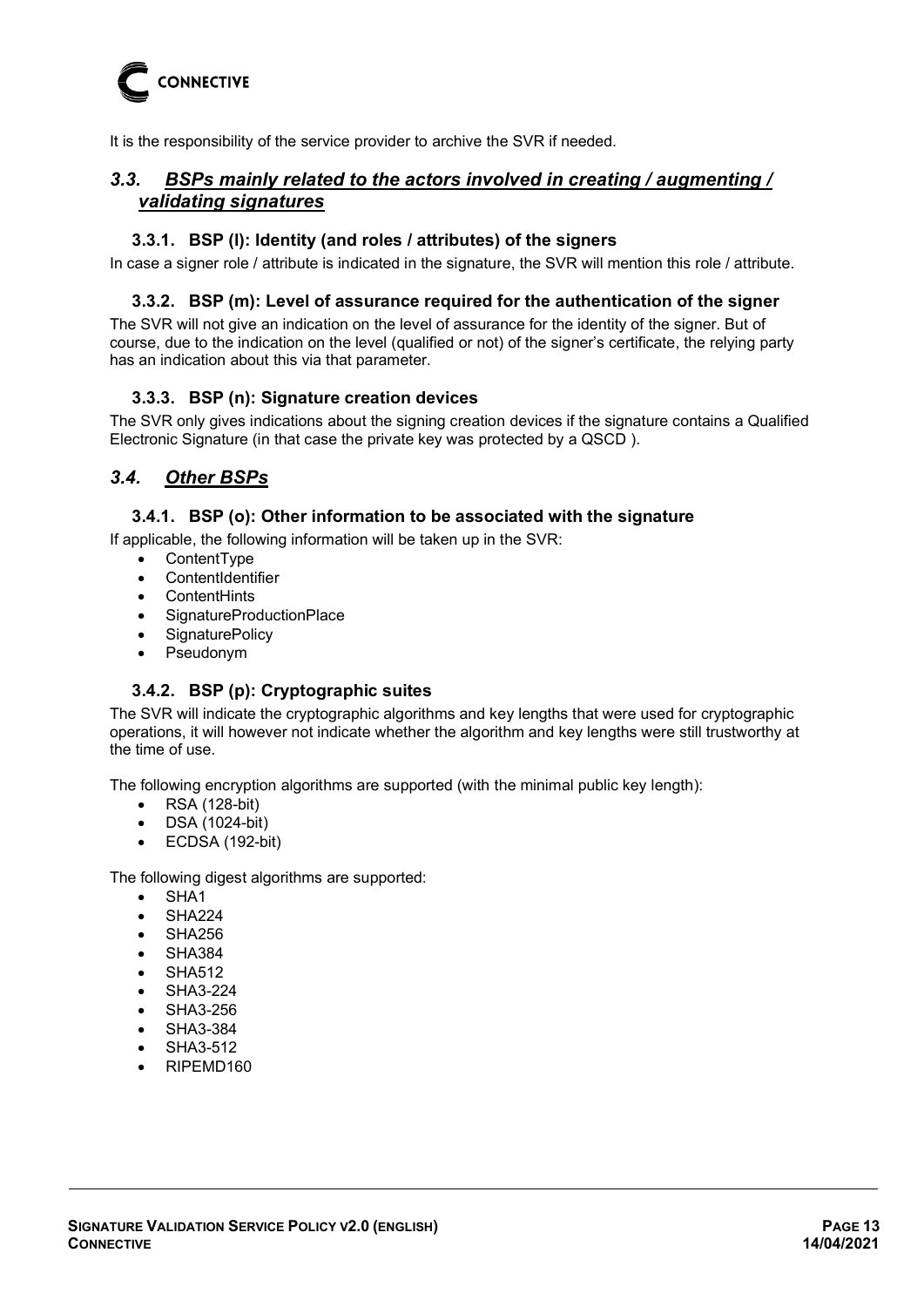

#### **3.4.3. BSP (q): Technological environment**

<span id="page-13-0"></span>The signature validation service will be accessible only via a REST API. This makes the constraints on operating system, programming language, etc. irrelevant.

Communication between DA and SVA *shall* be done through MTLS connections, which is supported but technically not enforced.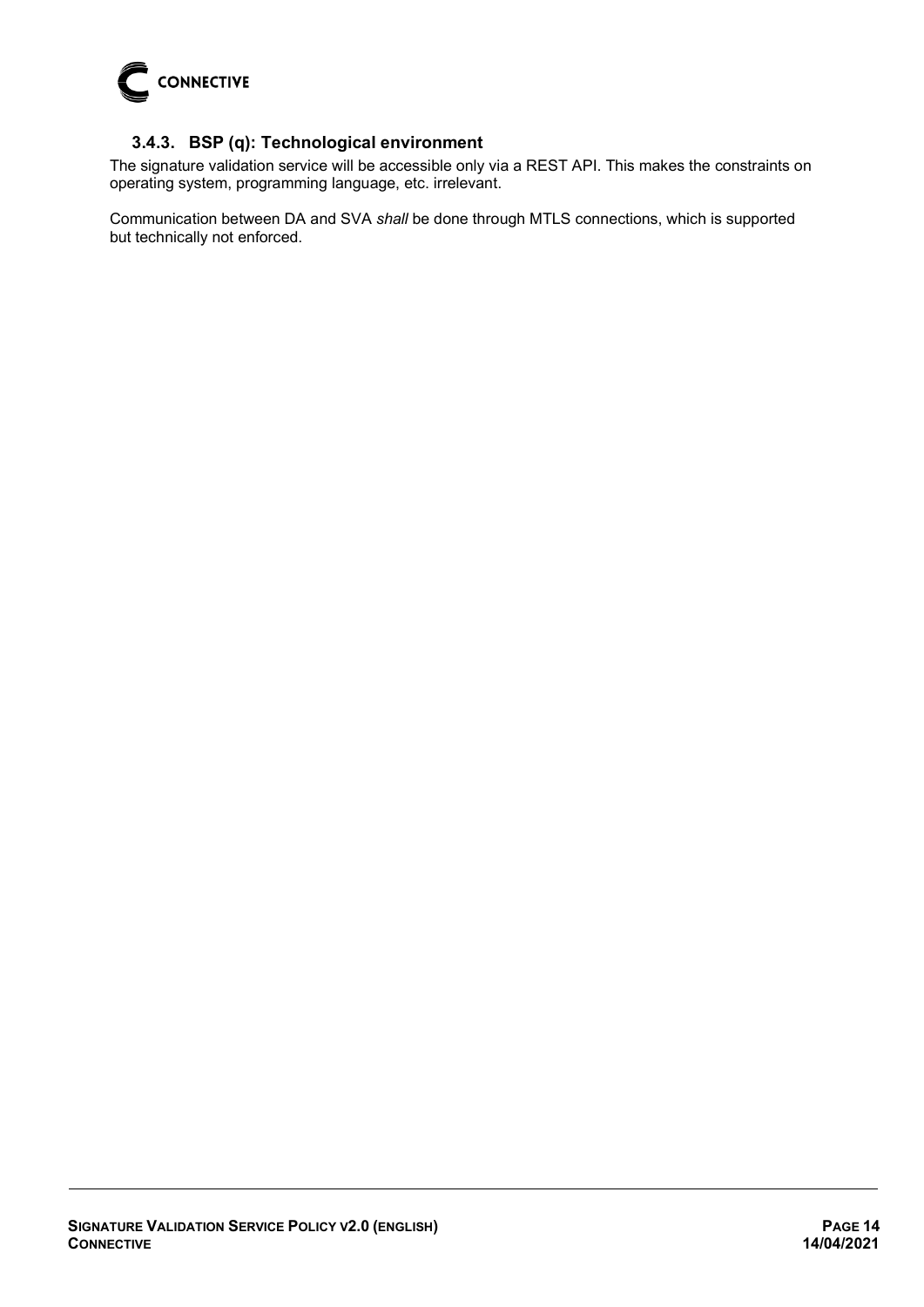

## <span id="page-14-0"></span>**4. Requirements / statements on technical mechanisms and standards implementation**

#### <span id="page-14-1"></span>*4.1. Technical counterparts of BSPs - Statement summary*

This signature validation policy will validate electronic signatures and indicate whether they are Advanced Electronic Signatures (AdES), AdES supported by a Qualified Certificate (AdES/QC) or a Qualified Electronic Signature (QES).

All certificates and their related chains supporting the signatures are validated against the EU Member State Trusted Lists (this includes signer's certificate and certificates used to validate certificate validity status services - CRLs, OCSP, and time-stamps).

<span id="page-14-4"></span>To determine the certificate qualification, the SVA follows the standard Electronic Signatures and Infrastructures (ESI); Signature policies; Part 4: Signature validation policy for European qualified electronic signatures/seals using trusted lists (ETSI TS 119 172-4). It analyses the certificate properties and applies possible overrules from the related trusted list.

The SVS will always compute the status of the certificate for two different times: certificate issuance and signing / validation time.

#### <span id="page-14-2"></span>**4.1.1. Approach towards signing time**

The signing time against which the validity of the signature will be verified will be defined as follows:

- 1. The signing time will be attempted to be defined based on a Proof of Existence (e.g. timestamp or evidence record) present in the signature.
- 2. If such Proof of Existence is not available (e.g. no proof of existence can be extracted from the signature), *and* the DA has indicated a time that should be used as signing time, this time indication will be used. See section [4.2.1](#page-16-1) on how this date should be provided.
- 3. In absence of a Proof of Existence and indication from the DA, the signing time will be set to the validation time (current time).

<span id="page-14-3"></span>*NOTE: The embedded (claimed) signing time is never used.* 

#### **4.1.2. Defining the qualified status of a signature or seal**

In order to define whether a signature or seal is a Qualified Electronic Signature or a Qualified Electronic Seal with a private key residing in a QSCD, the following verifications will be performed by the SVA.

#### <span id="page-14-5"></span>4.1.2.1. Defining the list of trusted services for the signing or sealing certificate

The validation service will verify whether the signing or sealing certificate can be chained to a trust anchor that is indicated on a EU Member State Trusted List (TL).

In order to do so, the TLs will be downloaded on a regular basis and the validity of the TLs will be verified (signature on the TL and expiration).

The trusted services defined in these TLs will then be filtered according to the signing / sealing certificate's root anchor and it will be verified that the trust anchor is listed with the correct service type (CA for Qualified Certificates) and service status.

#### 4.1.2.2. Defining the qualified status of the signing or sealing certificate

In order to verify if the signing or sealing certificate is a Qualified Certificate, the use of '*QcCompliance*' statement and the corresponding information of the applicable EU Member State Trusted List will be verified. The list of trusted services that are the result of the process defined in section [4.1.2.1](#page-14-5) are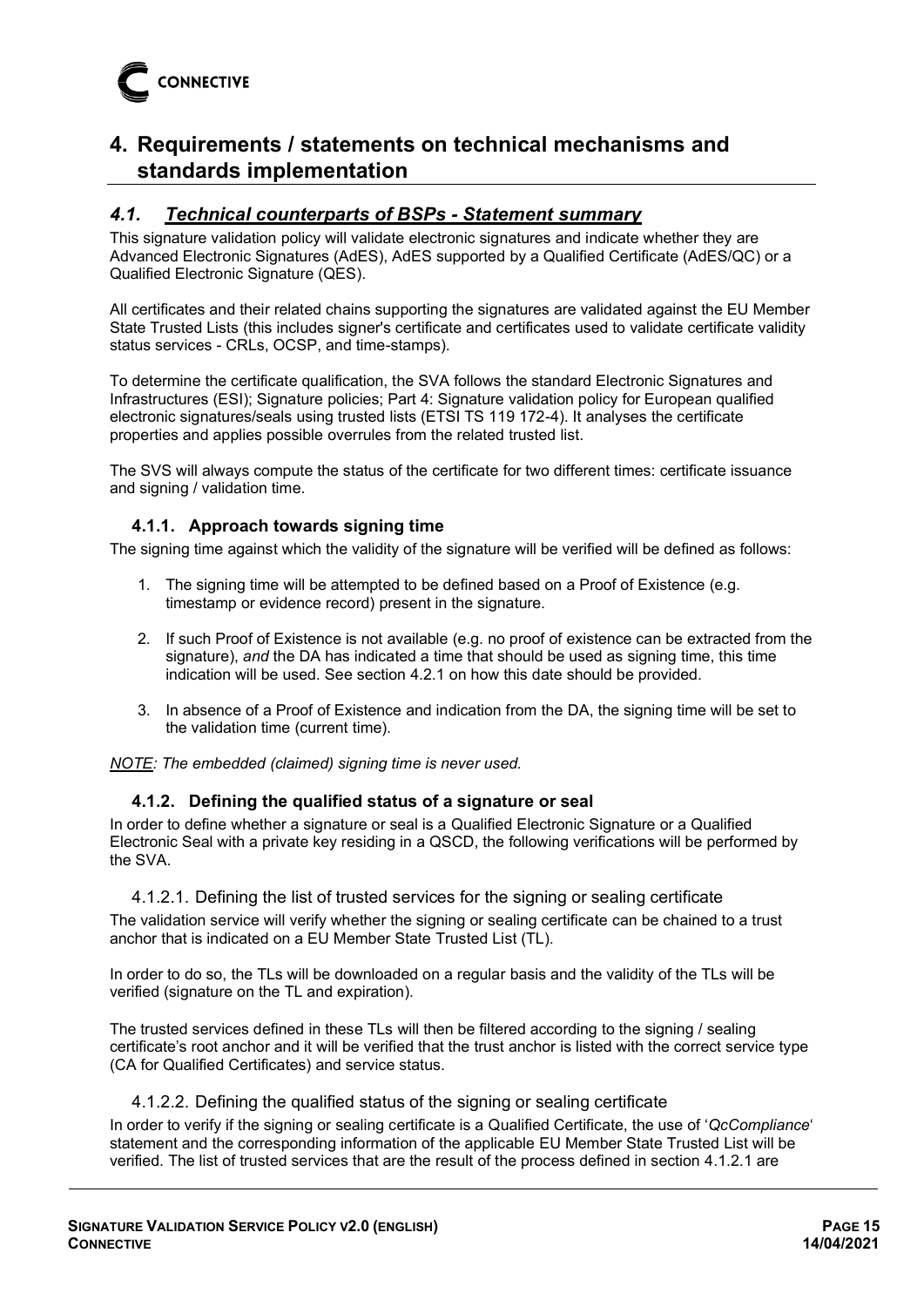

further filtered based on the dates that should be checked. The dates of importance are:

- The signing certificate's issuance time *and*
- the signing time as defined in [0.](#page-14-4)

The captured qualifiers of the selected trusted service (for the certificate and dates) are checked in case they exist.

If no selected trusted service is found, the signing or sealing certificate is considered *not* qualified.

*NOTE: The result of the TL takes precedence over the information in the certificate.* 

4.1.2.3. Defining whether the private key resides in a QSCD

In order to verify if the private key is protected on a QSCD, the presence of SSCD or QSCD statement in the certificate will be verified.

The list of trusted services that are the result of the process defined in section [4.1.2.1](#page-14-5) are further filtered based on the dates that should be checked. The dates of importance are:

- The signing certificate's issuance time *and*
- the signing time as defined in [0.](#page-14-4)

The captured qualifiers of the selected trusted service (for the certificate and dates) are checked for SSCD or QSCD statement in case they exist.

If no selected trusted service is found, the private key is considered *not* protected by a QSCD.

*NOTE: The result of the TL takes precedence over the information in the certificate.* 

#### 4.1.2.4. Defining the type of the signature / seal

The type of signature/seal will be determined based on the presence of the combination of QC and SSCD or QSCD statements in the certificate.

The list of trusted services that are the result of the process defined in section [4.1.2.1](#page-14-5) are further filtered based on the date that should be checked. The dates of importance are:

- The signing certificate's issuance time *and*
- the signing time as defined in [0.](#page-14-4)

The captured qualifiers of the selected trusted service (for the certificate and dates) are checked in case they exist for Service Info Extension statements that indicate a QC.

If no selected trusted service is found, the type as defined in the certificate is returned.

*NOTE: The result of the TL takes precedence over the information in the certificate.* 

#### 4.1.2.5. Defining type consistency between certificate and TL

In case the trusted service has no Service Info Extension statements that indicate a QC, the presence of *'Additional Service Information'* extensions are checked and need to be consistent with the defined type in the certificate.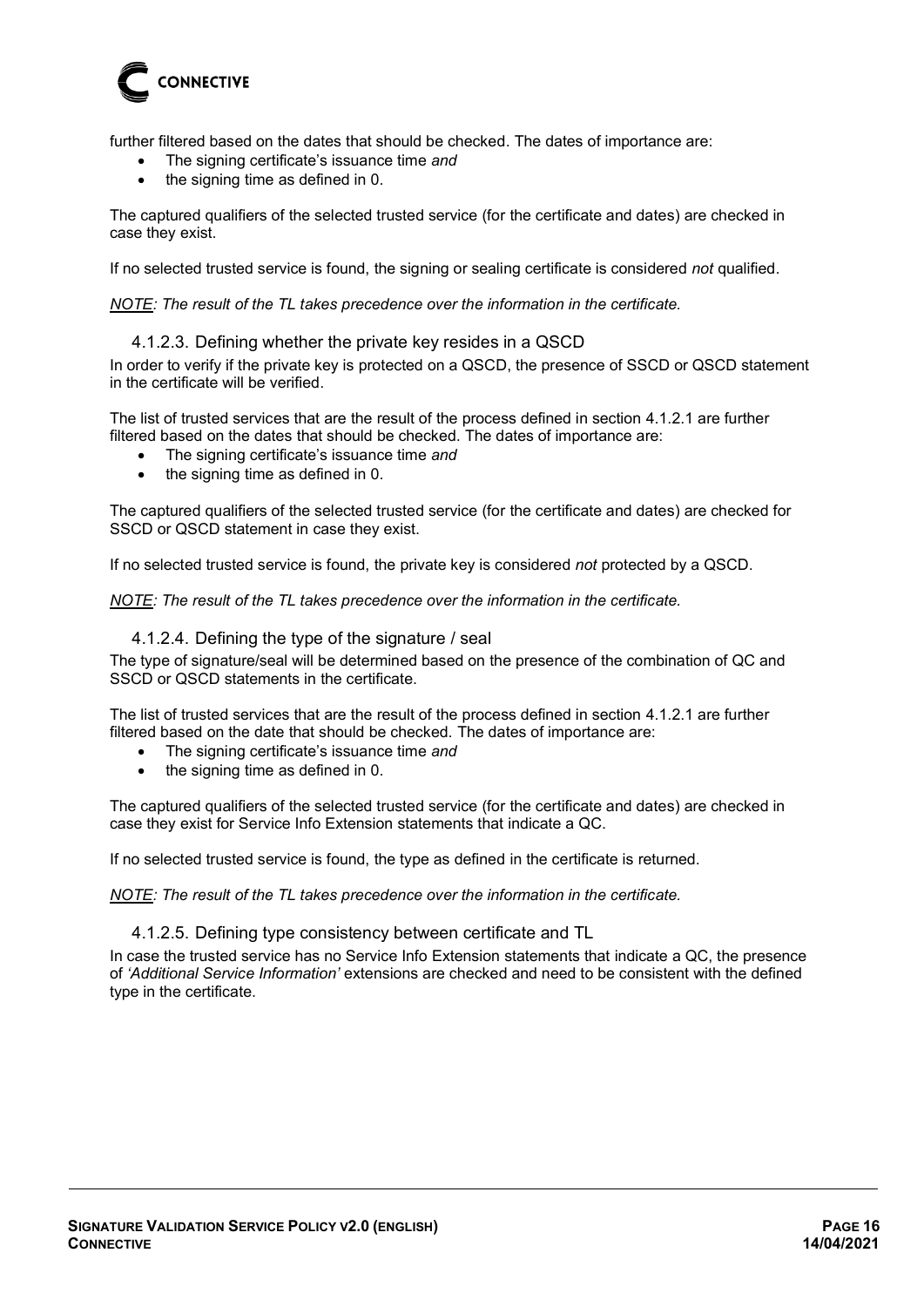

#### <span id="page-16-0"></span>*4.2. Input and output constraints for signature creation, augmentation and validation procedures*

#### <span id="page-16-1"></span>**4.2.1. Input constraints to be used when generating, augmenting and / or validating signatures in the context of the identified signature policy**

#### 4.2.1.1. Validation time

As explained in section [0,](#page-14-4) the DA can provide a validation time in the signature validation request. This can be done by making use of the 'verifyDate' property of the request.

#### 4.2.1.2. Validation process

The DA can also specify the validation process that should be performed by the SVA by providing a value for the 'verifyLevel' property of the request.

Possible values are:

- BASIC\_SIGNATURES: corresponding to ETSI TS 119 102-1 clause 5.3
- LONG\_TERM\_DATA: corresponding to ETSI TS 119 102-1 clause 5.5
- ARCHIVAL\_DATA (default): corresponding to ETSI TS 119 102-1 clause 5.6.3

#### <span id="page-16-2"></span>**4.2.2. Output constraints to be used when validating signatures in the context of the identified signature policy**

The SVR will be formatted in XML.

Depending on the value of 'verifyReport' in the signature validation request, either a simple, detailed, diagnostic or concatenated report is being generated.

The XSD's of these XML reports can be found here:

- <https://cdn.connective.eu/legal/documentation/SimpleReport.xsd>
- <https://cdn.connective.eu/legal/documentation/DetailedReport.xsd>
- <https://cdn.connective.eu/legal/documentation/DiagnosticData.xsd>

The concatenated report does not have a specific XSD, it is nothing more than the combination of the simple, detailed and diagnostic report.

#### <span id="page-16-3"></span>**4.2.3. Output constraints to be used for generating / augmenting signatures in the context of the identified signature policy**

Not applicable.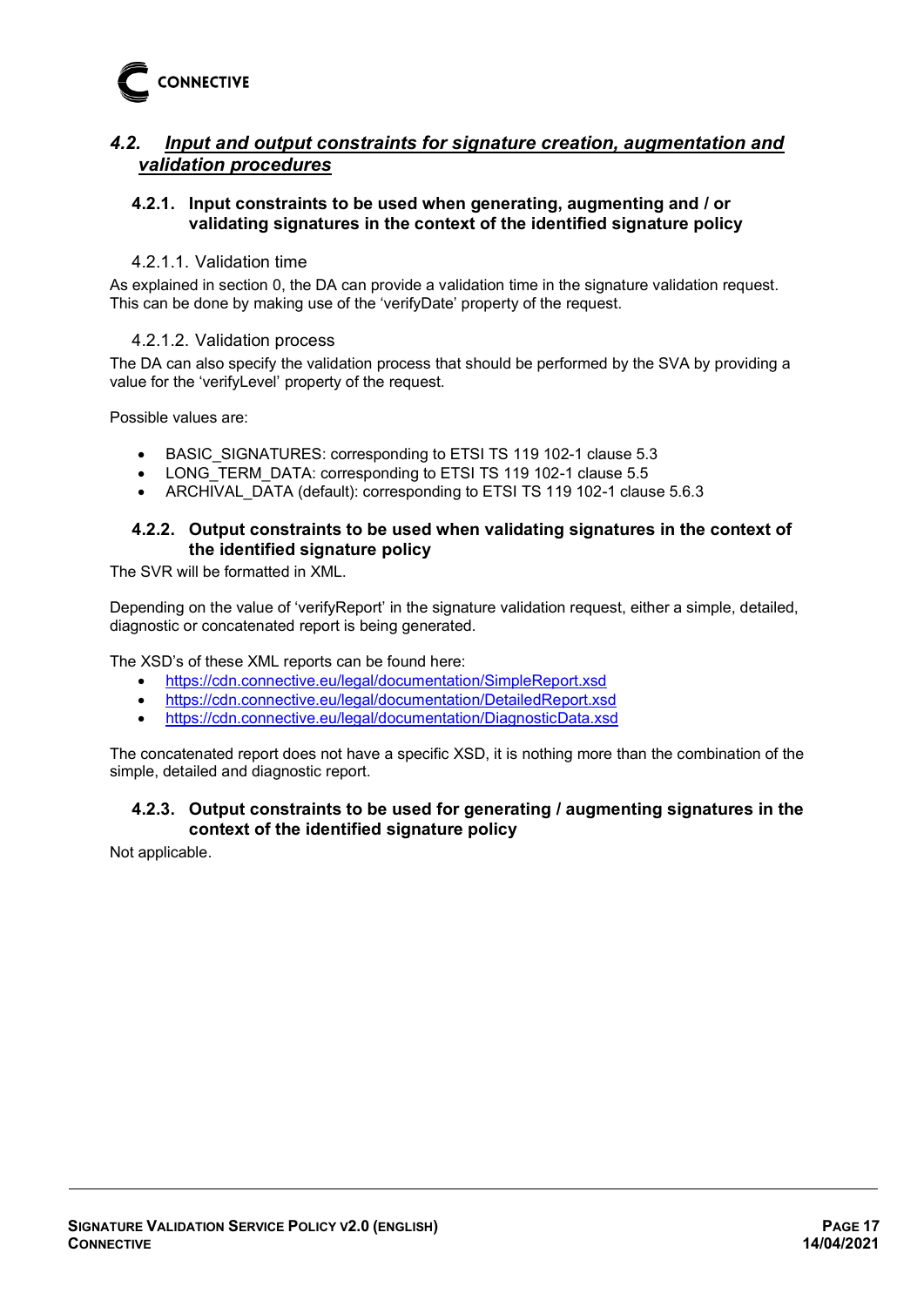

# <span id="page-17-0"></span>**5. Other business and legal matters**

This signature validation service policy does not impose or implement any business matters. All legal matters are governed by the contract or Terms and Conditions that were accepted by the subscriber before starting to make use of the signature validation service.